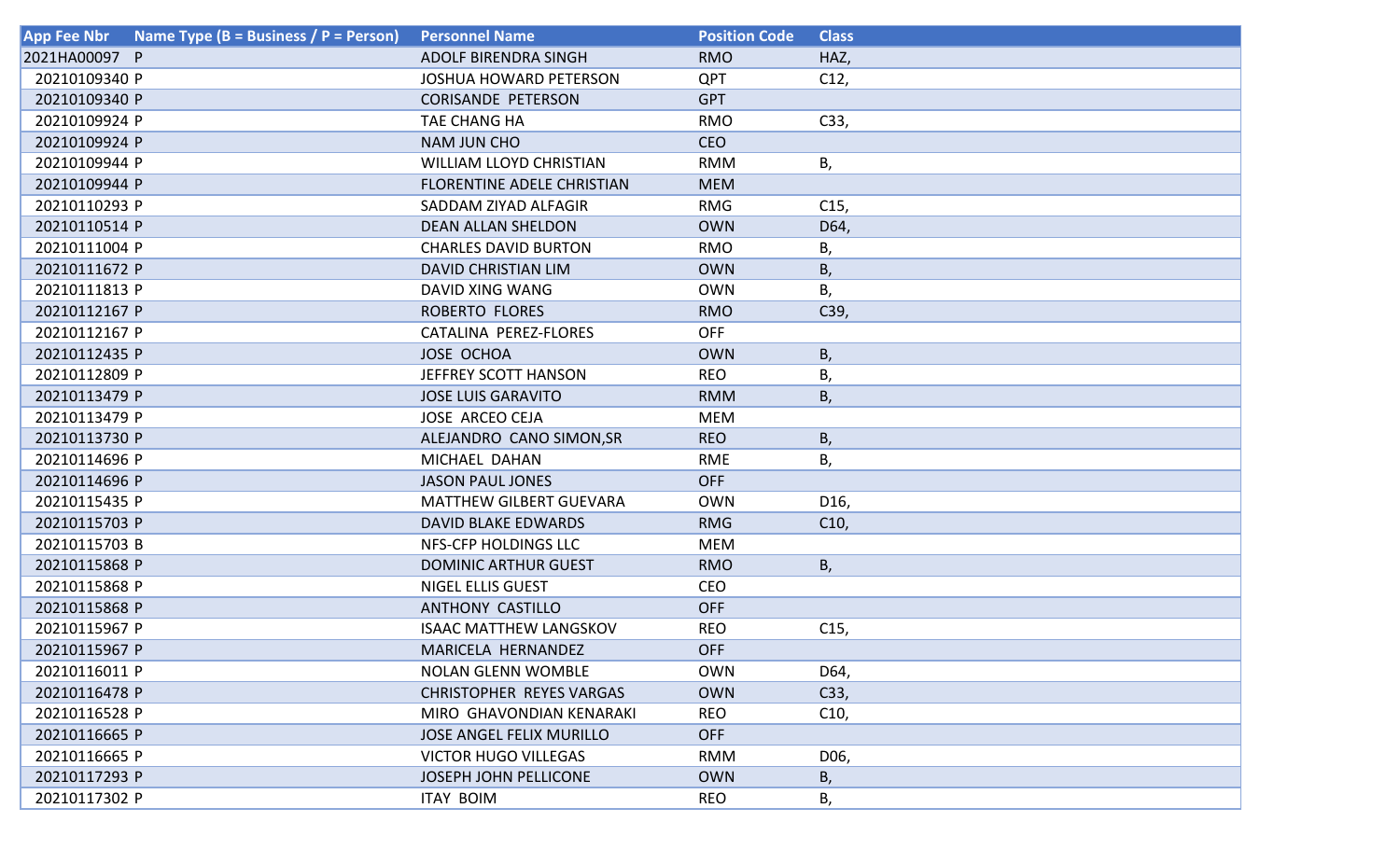| 20210117365 P | REYNALDO ALBERTO WENDT                | <b>REO</b> | В,              |
|---------------|---------------------------------------|------------|-----------------|
| 20210117365 P | ANTONIO VAZQUEZ GONZALEZ              | <b>OFF</b> |                 |
| 20210117772 P | JENNER EFRAIN GOMEZ MIKERY            | <b>REO</b> | C36,            |
| 20210117818 P | ZEPING LU                             | <b>REO</b> | В,              |
| 20210117843 P | <b>BRANDON DOUGLAS GARRETT</b>        | <b>REO</b> | C46,            |
| 20210117843 P | <b>ASHLEY EILEEN AARUP</b>            | <b>MAN</b> |                 |
| 20210118129 P | <b>ERNEST AVILA PEREZ</b>             | <b>REO</b> | C27,            |
| 20210118293 P | <b>JACOB STANLEY</b>                  | <b>OWN</b> | C12,            |
| 20210118409 P | DANIAL LAKAYAN                        | <b>RMO</b> | В,              |
| 20210118409 P | KEIVAN POURASGHAR                     | <b>CEO</b> |                 |
| 20210118457 P | ISRAEL ZARAGOZA CORNEJO               | <b>REO</b> | В,              |
| 20210118460 P | <b>JOSE ARTHURO CUEVA</b>             | <b>REO</b> | В,              |
| 20210118460 P | <b>JASMINE CUEVA</b>                  | <b>OFF</b> |                 |
| 20210118461 P | WAHEEDULLAH SABAWOON                  | <b>REO</b> | C10,            |
| 20210118685 P | <b>CHRISTOPHER SANGMUN CHO</b>        | <b>REO</b> | В,              |
| 20210118687 P | <b>JERRY LEON MCDANIELS</b>           | <b>REO</b> | В,              |
| 20210118687 P | <b>TARA RENEE MCDANIELS</b>           | <b>OFF</b> |                 |
| 20210118811 P | ANDREW JAMES RAMIREZ                  | <b>REO</b> | $C-7,$          |
| 20210118811 P | MELISSA ASHLEY MANDUJANO              | <b>OFF</b> |                 |
| 20210118993 P | <b>QUINN LONG</b>                     | <b>RMO</b> | C10,            |
| 20210118993 P | VAN DUY CAO                           | <b>CEO</b> |                 |
| 20210118999 P | JUAN CARLOS ARANA ARAMBULA            | <b>OWN</b> | C34,            |
| 20210119048 P | <b>JOSUE ROCHA</b>                    | <b>RMM</b> | $C-6$           |
| 20210119054 P | HADEER AL NASHI                       | <b>OWN</b> | C <sub>20</sub> |
| 20210119055 P | <b>CHRISTOPHER H CHU</b>              | <b>RMG</b> | C27,            |
| 20210119056 P | AARON PAUL GUSTAVESON                 | <b>RMM</b> | $B-2,$          |
| 20210119056 P | <b>ADAM PHILLIP GUSTAVESON</b>        | <b>MEM</b> |                 |
| 20210119057 P | <b>CASS IAN SANDWICK</b>              | <b>OWN</b> | А,              |
| 20210119058 P | <b>FAKAANAUA SEMINALIO MAHONI</b>     | <b>OWN</b> | В,              |
| 20210119060 P | MIGUEL ALEJO PENA                     | <b>REO</b> | C36,            |
| 20210119061 P | <b>BRANDON JAMES POPINEAU</b>         | <b>RMO</b> | В,              |
| 20210119061 P | <b>TODD STEVEN BRUNO</b>              | <b>OFF</b> |                 |
| 20210119061 P | <b>ALLISON ANN BRUNO</b>              | <b>CEO</b> |                 |
| 20210119064 P | MICHAEL DAVID PUGH                    | <b>REO</b> | C36,            |
| 20210119072 P | URIEL BAZALDUA                        | <b>QPT</b> | C33,            |
| 20210119072 P | <b>IVAN GEOVANNI BENITEZ BAZALDUA</b> | <b>GPT</b> |                 |
| 20210119072 P | ABRAHAM JIMENEZ                       | <b>GPT</b> |                 |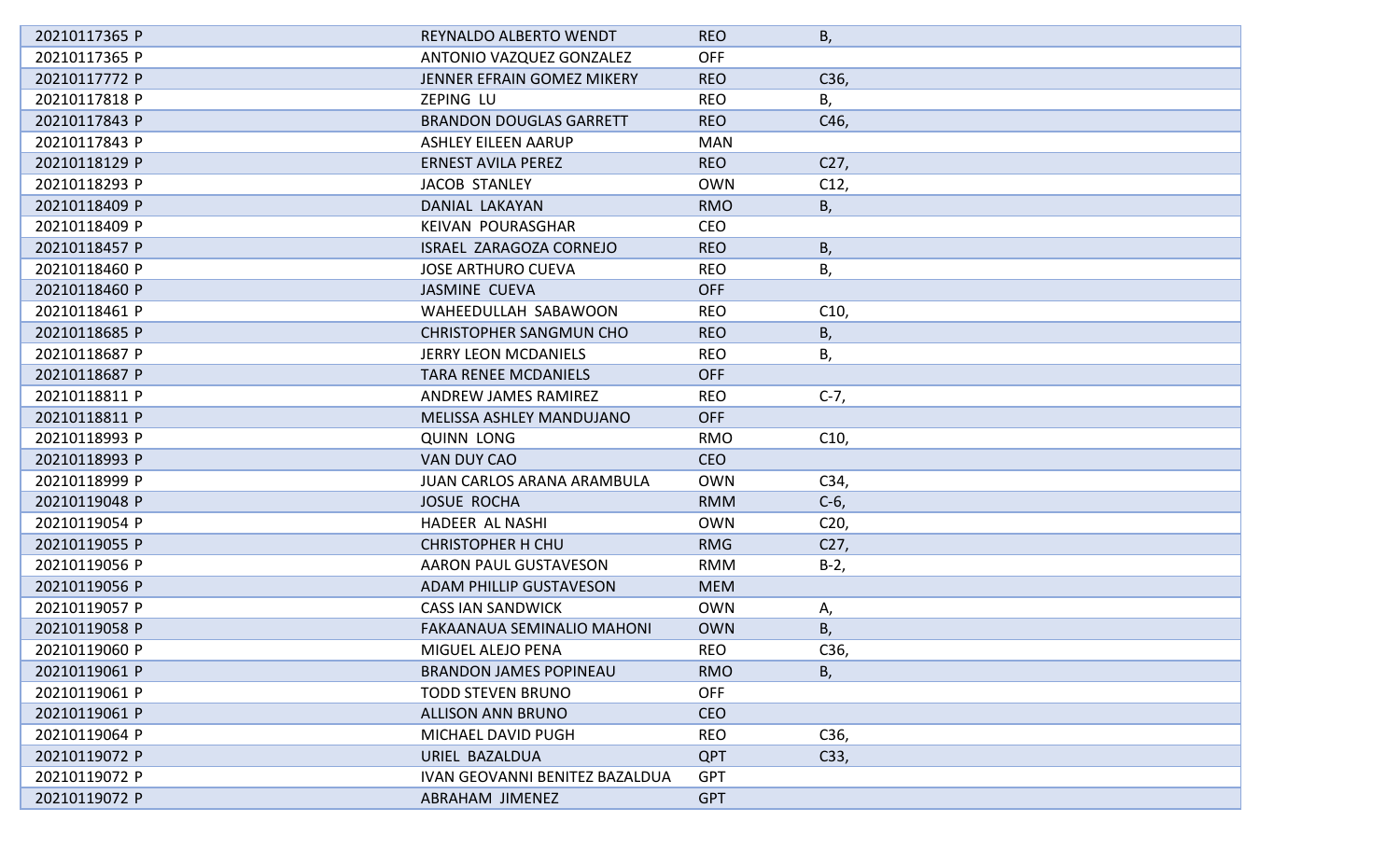| 20210119074 P | ELMER ARGELIO AGUILAR AGUILAR        | <b>OWN</b> | C33,            |
|---------------|--------------------------------------|------------|-----------------|
| 20210119075 P | <b>ISAAC NUNEZ-IMPERIAL</b>          | <b>OWN</b> | $B-2$ ,         |
| 20210119076 P | JESSE NAVA HERNANDEZ                 | <b>RMO</b> | В,              |
| 20210119076 P | <b>JAVIER NAVA</b>                   | <b>OFF</b> |                 |
| 20210119077 P | MIGUEL ANGEL BARRAGAN CABEZAS        | <b>REO</b> | C35,            |
| 20210119078 P | ROBERTO ANELL                        | <b>REO</b> | Β,              |
| 20210119079 P | FRANCISCO JAVIER ORTIZ VELAZQUEZ     | <b>RMO</b> | В,              |
| 20210119079 P | FRANCISCO JAVIER ORTIZ ARRIAGA       | <b>OFF</b> |                 |
| 20210119080 P | <b>GABRIEL MATEO GONZALEZ</b>        | <b>RMO</b> | C <sub>27</sub> |
| 20210119080 P | JAIME GONZALEZ CHAVEZ                | <b>OFF</b> |                 |
| 20210119081 P | <b>JOSE GAMALIEL CARRILLO LOMELI</b> | <b>REO</b> | C43,            |
| 20210119085 P | JORGE DE HARO                        | <b>OWN</b> | C57,            |
| 20210119093 P | MICHELLE LEE KERN                    | <b>RMO</b> | В,              |
| 20210119093 P | <b>KRISTOPHER WILLIAM KERN</b>       | <b>OFF</b> |                 |
| 20210119096 P | <b>JOSEPH DAVID PFEIFFER</b>         | <b>OWN</b> | В,              |
| 20210119098 P | DARIAN JOHN WEAVER                   | <b>OWN</b> | C10,            |
| 20210119099 P | PEDRO ALFARO ROJAS                   | <b>OWN</b> | C33,            |
| 20210119106 P | <b>JESUS TELLO CERVANTES, JR</b>     | <b>OWN</b> | $C-8$ ,         |
| 20210119109 P | <b>FELIX YOUNG</b>                   | <b>REO</b> | C33,            |
| 20210119109 P | ROSA YANIRA YOUNG                    | <b>OFF</b> |                 |
| 20210119112 P | ALBERT ORLANDO CUBIAS                | <b>REO</b> | C <sub>53</sub> |
| 20210119114 P | RAFAEL LEDEZMA PULIDO                | <b>REO</b> | C <sub>20</sub> |
| 20210119115 P | ALFONSO ESPINOZA MODESTO             | <b>REO</b> | Β,              |
| 20210119115 P | TOMAS ESPINOZA MODESTO               | <b>OFF</b> |                 |
| 20210119116 P | EDUARDO LOPEZ                        | <b>REO</b> | Β,              |
| 20210119120 P | ROBERTO ENRIQUE                      | <b>OWN</b> | C54,            |
| 20210119122 P | DAVID PAUL DODD                      | <b>OWN</b> | C33,            |
| 20210119125 P | <b>JUAN CARRENO BUENO</b>            | <b>REO</b> | $C-8$ ,         |
| 20210119209 P | <b>AREND LUIS MINNERS</b>            | <b>REO</b> | D49             |
| 20210119214 P | EDGAR QUEZADA                        | <b>REO</b> | $C-8,$          |
| 20210119214 P | <b>JANA LOUISE QUEZADA</b>           | <b>OFF</b> |                 |
| 20210119221 P | <b>EDUARDO JESUS VILLALOBOS</b>      | <b>RMM</b> | C33,            |
| 20210119224 P | YIANNIS PAVLOS ARVANITIDIS           | <b>REO</b> | C10,            |
| 20210119225 P | <b>JACK BLAINE THORNBURG</b>         | <b>REO</b> | D49,            |
| 20210119228 P | <b>MAKSIM VLASOV</b>                 | <b>RMO</b> | В,              |
| 20210119228 P | <b>DANIIL Y MARKEVICH</b>            | <b>CEO</b> |                 |
| 20210119280 P | <b>NHAT HONG TRAN</b>                | <b>REO</b> | C39, B,         |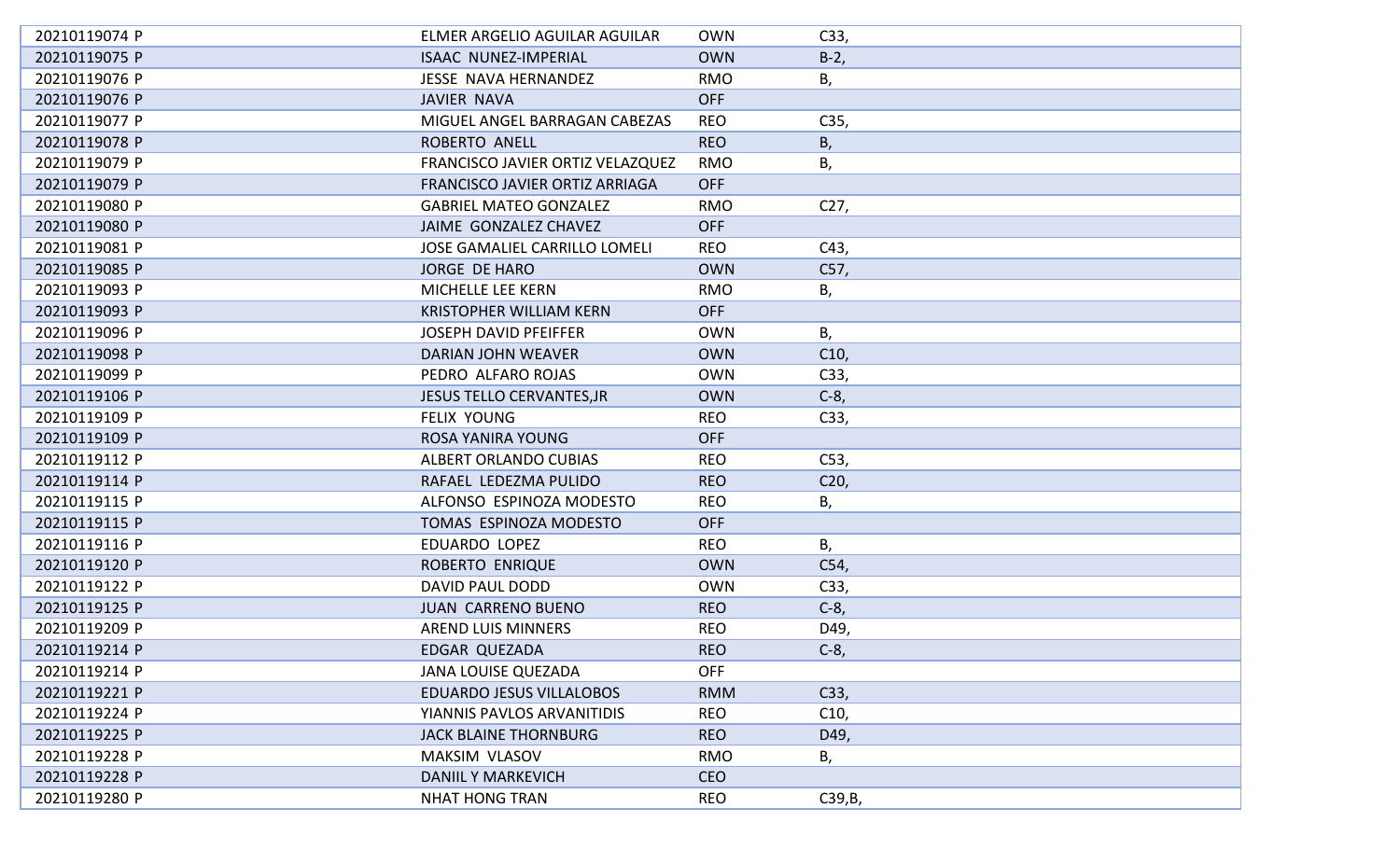| 20210119292 P | LEONID YAROSLAVOVIC MELNYCHUK        | <b>REO</b> | A, B, C10, C20,            |
|---------------|--------------------------------------|------------|----------------------------|
| 20210119292 P | ELENA MELNYCHUK                      | <b>OFF</b> |                            |
| 20210119785 P | <b>SACARIAS GUZMAN WILLIAMS</b>      | <b>REO</b> | C <sub>15</sub>            |
| 20210120052 P | <b>KEVIN DEAN WOODS</b>              | <b>RMO</b> | В,                         |
| 20210120052 P | <b>KEVIN SAMUEL WOODS</b>            | <b>REO</b> | C27,                       |
| 20210120439 B | <b>MALCOLM INTERNATIONAL LLC</b>     | <b>ENT</b> | Α,                         |
| 20210120439 B | BRIDGEWAY CIVIL CONSTRUCTORS INC     | <b>ENT</b> |                            |
| 20210203036 P | <b>GREGORY C DILLS</b>               | <b>RMO</b> | Α,                         |
| 20210203610 P | <b>JESSE JOE DRIVER</b>              | <b>REO</b> | В,                         |
| 20210204355 P | <b>FABIAN MORA SANCHEZ</b>           | <b>RME</b> | C10,                       |
| 20210205091 P | <b>STEVEN MASSANORI MIZUKI</b>       | <b>RMM</b> | Α,                         |
| 20210205375 P | RONEN OSHRI                          | <b>RMO</b> | В,                         |
| 20210205407 P | <b>MARK ANDREW HANSEN</b>            | <b>REO</b> | C53,                       |
| 20210205518 P | ARMANDO VAZQUEZ MILLAN               | <b>REO</b> | А,                         |
| 20210205575 P | YUYUN GUAN                           | <b>REO</b> | C33,                       |
| 20210205578 P | DANIEL DE JESUS LANDEROS             | <b>OWN</b> | C <sub>20</sub>            |
| 20210205581 P | <b>KENNETH JOHN CINOTTO</b>          | <b>RMO</b> | C33,                       |
| 20210205599 P | KENNETH JAMES CALKIN, JR             | <b>REO</b> | C15,                       |
| 20210205600 P | <b>MARCO ANTHONY TREVINO</b>         | <b>REO</b> | В,                         |
| 20210205604 P | MARIO ALBERTO GARCIA PACHECO         | <b>REO</b> | Β,                         |
| 20210205614 P | ALEJANDRO CERVANTES TORRES           | <b>OWN</b> | $C-9$                      |
| 20210205615 P | <b>WILSON DANIEL LINARES ESTRADA</b> | <b>OWN</b> | $C-8$ ,                    |
| 20210205618 P | <b>ANGELICA C MARTIN</b>             | <b>REO</b> | В,                         |
| 20210205619 P | <b>JUSTIN BLAINE JOHNSTON</b>        | <b>RMO</b> | $C-7,$                     |
| 20210205620 P | SHASIKANT BHULA PATEL                | <b>REO</b> | B,C-7,C-8,C12,C21,C27,C31, |
| 20210205621 P | STAFFAN BENGT AKERSTROM              | <b>RMG</b> | Β,                         |
| 20210205622 P | <b>CLAUDIO CIMIOTTI</b>              | <b>RME</b> | А,                         |
| 20210205624 P | TIMOTHY STEVEN LEITERMAN             | <b>RMG</b> | Α,                         |
| 20210205625 P | AARON ROBERT BAGGALEY                | <b>REO</b> | C <sub>20</sub>            |
| 20210205660 P | JOHNNY KUAN NAN CHEN                 | <b>RMO</b> | Β,                         |
| 20210205668 P | ALEXANDER JAMES CORING               | <b>REO</b> | C32,                       |
| 20210205670 P | ARMANDO IBARRA DE LA TORRE           | <b>OWN</b> | D49,                       |
| 20210205673 P | DAVID MICHAEL PATRICK                | <b>OWN</b> | $B-2$ ,                    |
| 20210205677 P | NICHOLAS RICHARD VISCIGLIO           | <b>REO</b> | D35,                       |
| 20210205680 P | <b>ANDREW LEE FISHER</b>             | <b>REO</b> | D03,                       |
| 20210205685 P | MICHAEL ALAN D'ANGELO, JR            | <b>REO</b> | C10,                       |
| 20210205686 P | <b>BRANDON LEE QUINN</b>             | <b>RMO</b> | D12,                       |